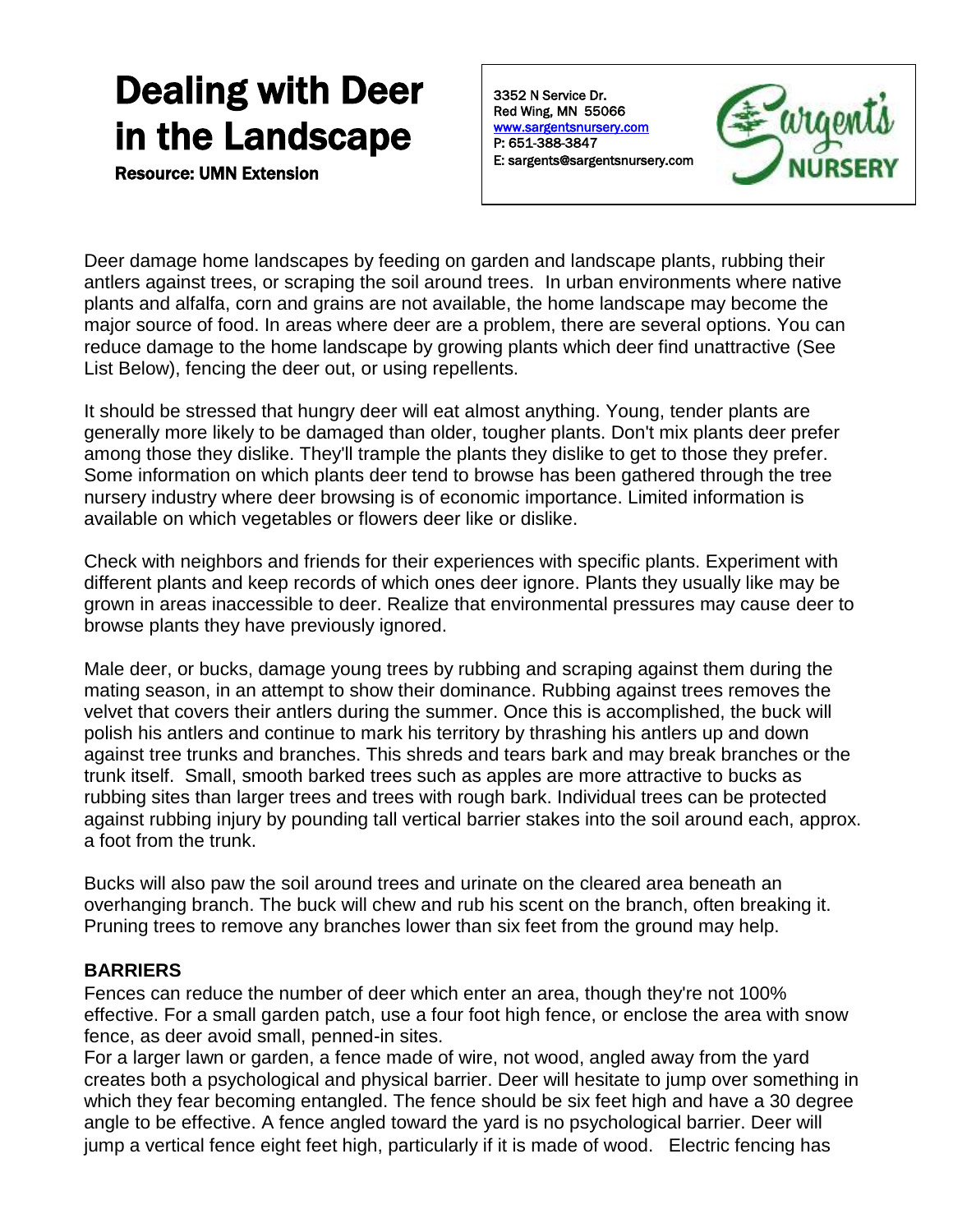been used with some success in tree nurseries. Strips of aluminum foil smeared with peanut butter affixed to electric fencing lure deer to the fence where they lick the peanut butter and get a shock. Electric fences attached to a higher voltage charger can deter deer as they can hear the hum of the charge through the wires without touching them. However, electric fences may not be suitable for urban uses, especially when children are present.

## **NOISE**

Alarms or other auditory devices are not particularly effective for protecting the home landscape. They are more likely to be found irritating by homeowners and neighbors than by the deer. Auditory alarms and devices such as cannons have been used in tree nurseries to scare deer off, but they quickly become accustomed to the noise.

## **REPELLENTS**

Two basic types of deer repellents are available. Contact repellents are applied to the plants, causing them to taste bad. Area repellents are placed in the problem area and repel due to their foul odor.

Some people have had success with tying pieces of deodorant soap on the branches of trees. A large bar is cut into about six pieces and each piece is placed in a mesh bag and tied to the branches. Non-deodorant soap does not seem to work as well. Two eggs and a cup or two of cold water mixed in a high speed blender, added to a gallon of water and sprayed on the foliage has been effective in some cases. This egg mixture does not wash off the foliage easily but re-application two or three times a season may be needed. (For a larger quantity, blend a dozen eggs into 5 gallons of water.) This mix should be used a distance from the residence as it has an unpleasant odor. It is also thought to repel rabbits. The following lists attempt to ascribe preference ratings to some common landscape plants.

# **PLANT DEER USUALLY AVOID EATING**

## **Annuals**

Ageratum Amaranth Bachelor Button Begonia (tuberous) Calendula Castor Bean Celosia (Cockscomb) Chinese Forget-Me-Not Cosmos Creeping Zinnia Cupflower/Nirembergia Dahlia Dusty Miller

- French marigolds Globe Amaranth Heliotrope Lantana Lobelia Marigolds Mexican Tulip Poppy/ Golden Cup Moss Rose **Nicotiana** Ornamental Pepper **Periwinkle** Polygonum
- Salvia Signet Marigold Snapdragon Snow on the Mountain/ Euphorbia marginata\* Spider Flower/Cleome Sweet Alyssum Verbena Wax begonia Vinca Zinnia